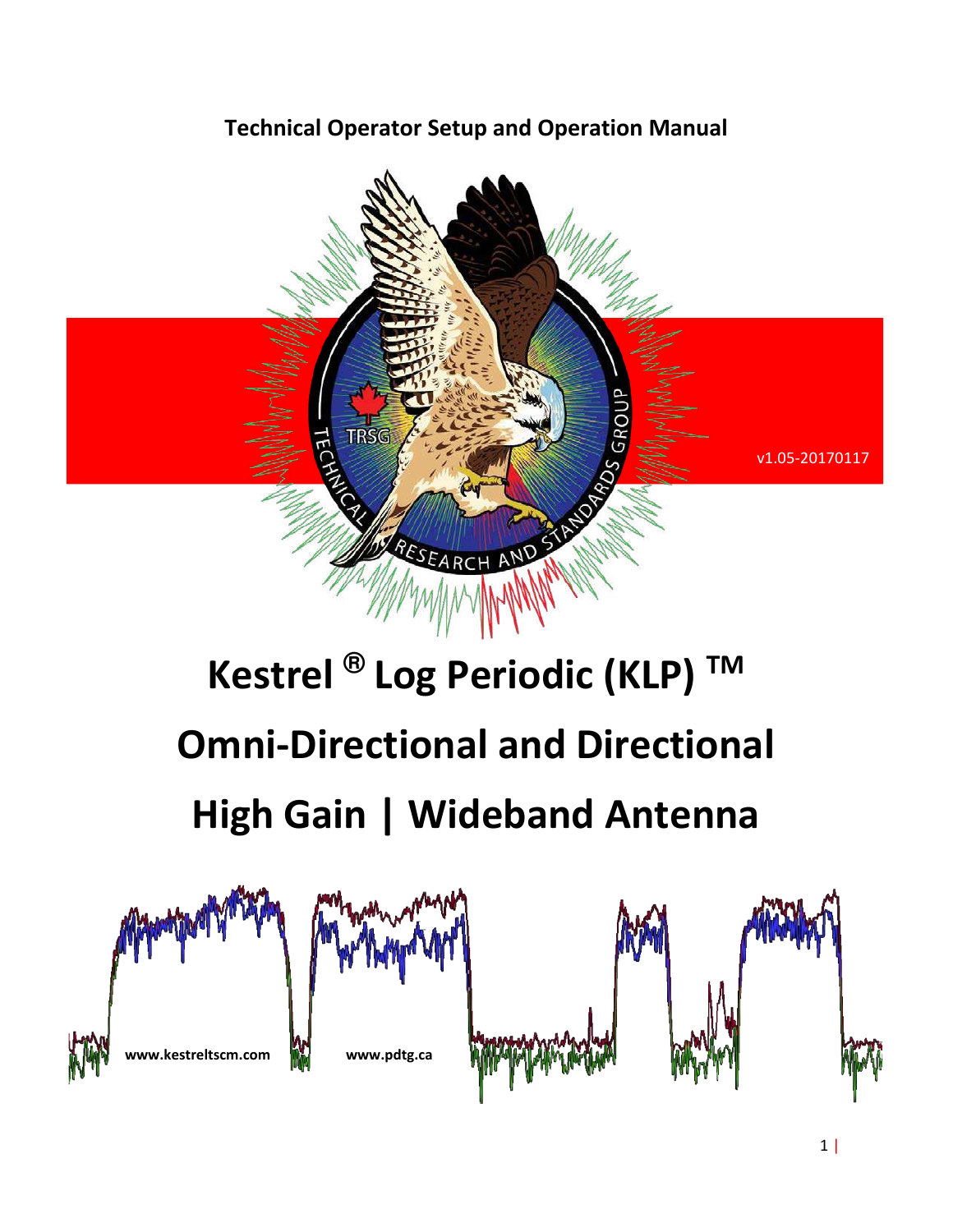### **Introduction**

Thank you for your recent purchase of the Kestrel Log Periodic (KLP)  $TM$  Antenna Kit.

The Kestrel Log-Periodic (KLP)<sup>™</sup>, is a dual polarized, wideband, high gain, directional antenna, with a unique custom engineered, combination pistol grip and portable tripod mount, for rapid field deployment in a TSCM role.

The Kestrel Log Periodic (KLP)  $\text{TM}$  offers an exceptional | Design Frequency Range (DFR) | of 680 MHz to 6 GHz, which translates into a real-world (Rx only), Near-Field Characterization (NFC) or TSCM operational capability well below 10 MHz, and greater than 10 GHz, making it ideal for both indoor and outdoor, Radio Direction-Finding (RDF) applications, by minimizing the complexities of RF reflections and the effects of multi-path anomalies associated with strong Near-Field (NF) signal events.

A key feature and benefit of the KLP antenna is our innovative, custom engineered and Canadian manufactured, | Quick Connect Mechanism (QCM)<sup>™</sup> |, pistol grip and tripod configuration that supports the antenna as both a tabletop collection antenna, and a comfortable exquisitely engineered, light weight component of a powerful Signal Intelligence Support System (SISS) ™ powered by the Kestrel TSCM ® Professional Software.

The Kestrel Log Periodic (KLP)<sup>™</sup> is a commercially available, Canadian manufactured antenna, with excellent passive isotropic, | Near-Field Characteristics (NFC) | that complement TSCM Signal of Interest (SOI) locates.

The KLP comes pre-assembled, and has been tested for optimal quality control assurance, and is delivered with a 2-year limited warranty against manufacturing defects.

# **Kit Contents**

- 1 | Log-Periodic Antenna (LPA) TM | 1 Meter Quad Shielded RF Cable | Terminated 50 Ohm SMA (M)
- 1 | Kestrel Vision Antenna (KVA) TM | Omni-Directional (5dBi) | Terminated 50 Ohm SMA (M)
- 1 | Quick Connect Mechanism (QCM)<sup>™</sup>
- 1 | SMA (M) to SMA (M) Quad Shielded RF Extension Cable
- 1 | SMA (F) to SMA (F) RF Adapter
- 1 | Technical Operator Set-up and Operation Manual
- 1 | Soft Storage Pouch

# **Set-Up and Operation**

On removing the key components from the Soft Storage Pouch, the technical operator can attach the included pistol grip and tripod to the | QCM Front Plate |.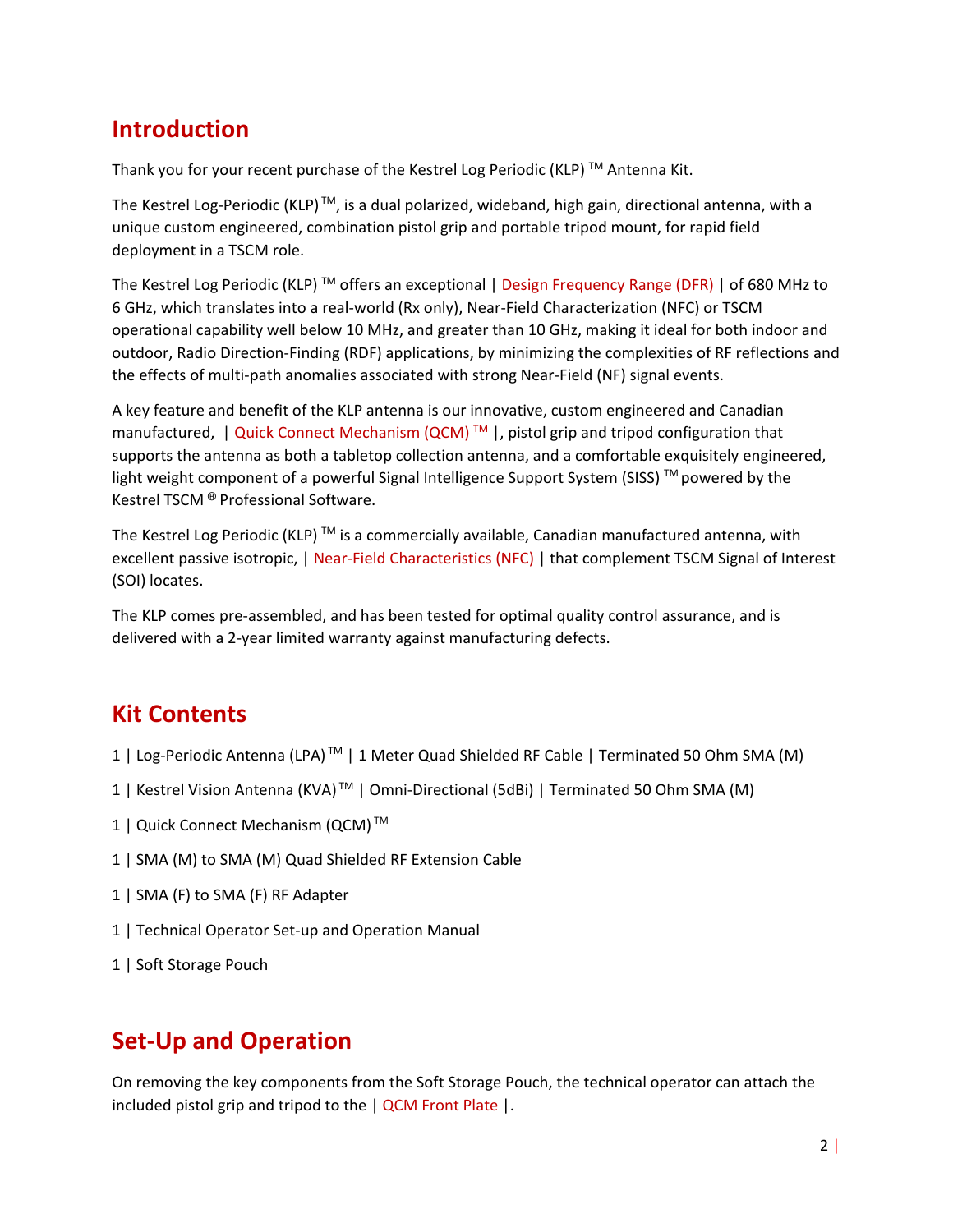The | QCM Front Plate | is delivered already installed and ready to accept the combination pistol grip and tripod, included in the kit.

Once the pistol grip and tripod combination is secured to the | QCM Front Plate |, the antenna is ready to deploy in a vertical orientation.



To change the antenna polarization to the horizontal position, the antenna is turned 90 degrees (counter-clockwise) from vertical to achieve horizontal polarization.



When the antenna is oriented in the horizontal polarization, the antenna rotates 90 degrees (clockwise) back to the vertical polarization position.

It is essential to consider both vertical and horizontal polarization during the direction-finding (DF) process.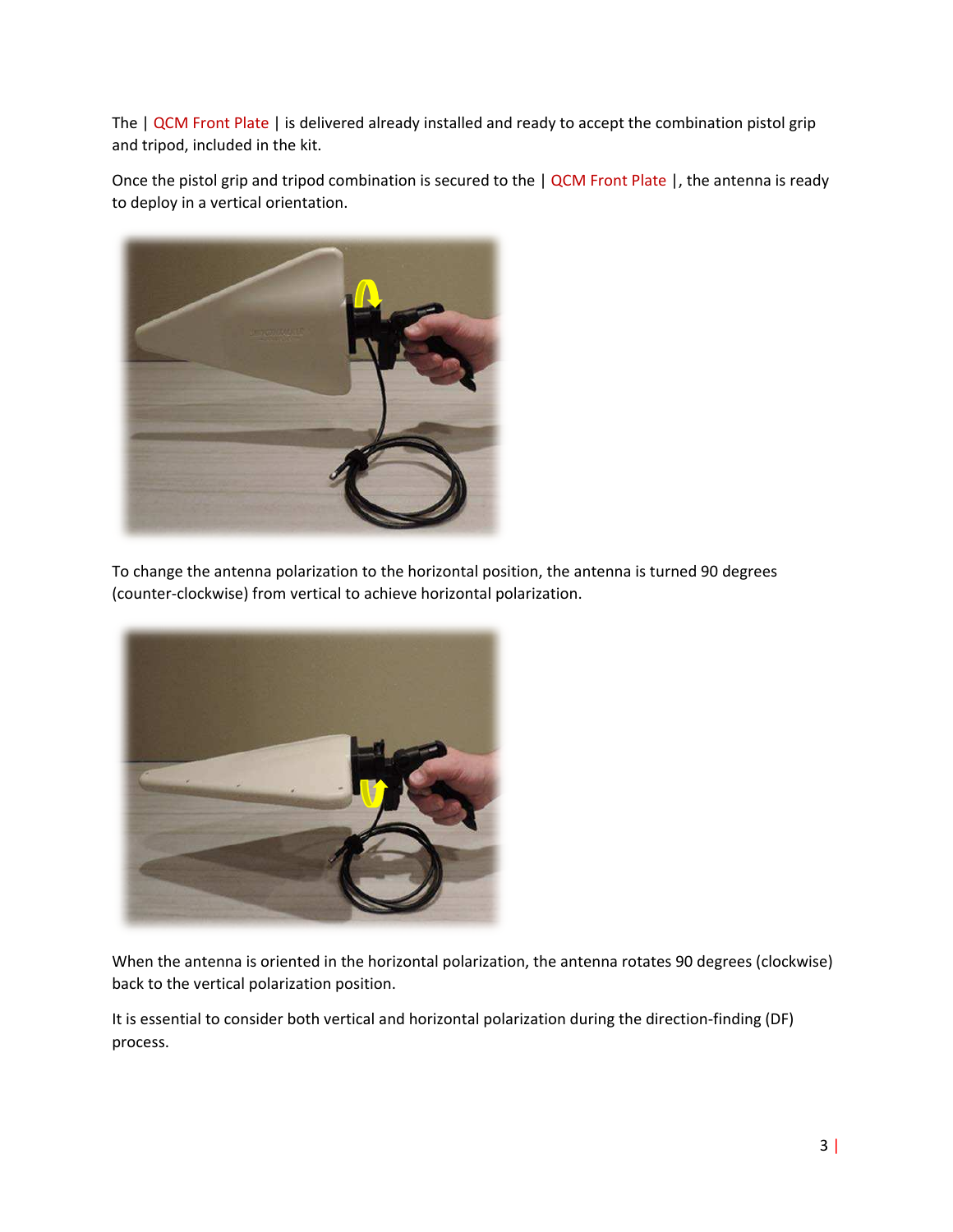# **Antenna Description**

The Kestrel Log Periodic (KLP)  $TM$  Antenna is a custom modified, commercially available Log Periodic Antenna (LPA) manufactured with ruggedized plastic and weather resistant sealed seams to provide the technical operator with the ability to deploy the antenna outdoors, or in damp conditions.

A log-periodic antenna by design, is an ideal companion for TSCM applications due to its wide bandwidth reception capabilities, superb directional response, and excellent near-field properties, minimizing the requirement for multiple frequency specific directional antennas.

The Log-Periodic Antenna (LPA) design, consists of a series of dipoles referred to as elements, placed in a logarithmic relationship to frequency, at regular intervals along the antennas axis.

The Kestrel Log-Periodic (KLP)<sup>™</sup> Dual Polarized, Passive High Gain, Wideband Directional Antenna was specifically selected for use with the KestrelPrey III<sup>M</sup> | Advanced RF Locator as part of a versatile, low cost, technically compatible product that significantly enhances the technical operator's ability to capture and locate Signals of Interest (SOI), within the ambient RF spectrum environment.

The KLP can be deployed in an Omni-Directional, vertically polarized tripod configuration, and quickly and easily transition to a powerful walk-about, highly directional Pistol Grip, Signal of Interest (SOI) locator, minimizing the requirement for a separate broadband RF detector or other resources.



The example LPA plots above, illustrate the differences between the vertical and horizontal antenna polarization patterns and are typical of most Log Periodic Antenna (LPA) designs.

Many technical operators mistaken the log-periodic shape as the reason for the inherent wideband directional properties, however, this is not the case and operators will soon realize that the strongest signal search response for any given frequency, may vary off the actual tip of the antenna.

The antenna design structure is made of a series of elements that are shorter in wave-length (higher frequencies) at the tip of the antenna, and longer wave-length elements (lower-frequencies) at the base of the antenna providing the highest to lowest | Design Frequency Range (DFR) | into play.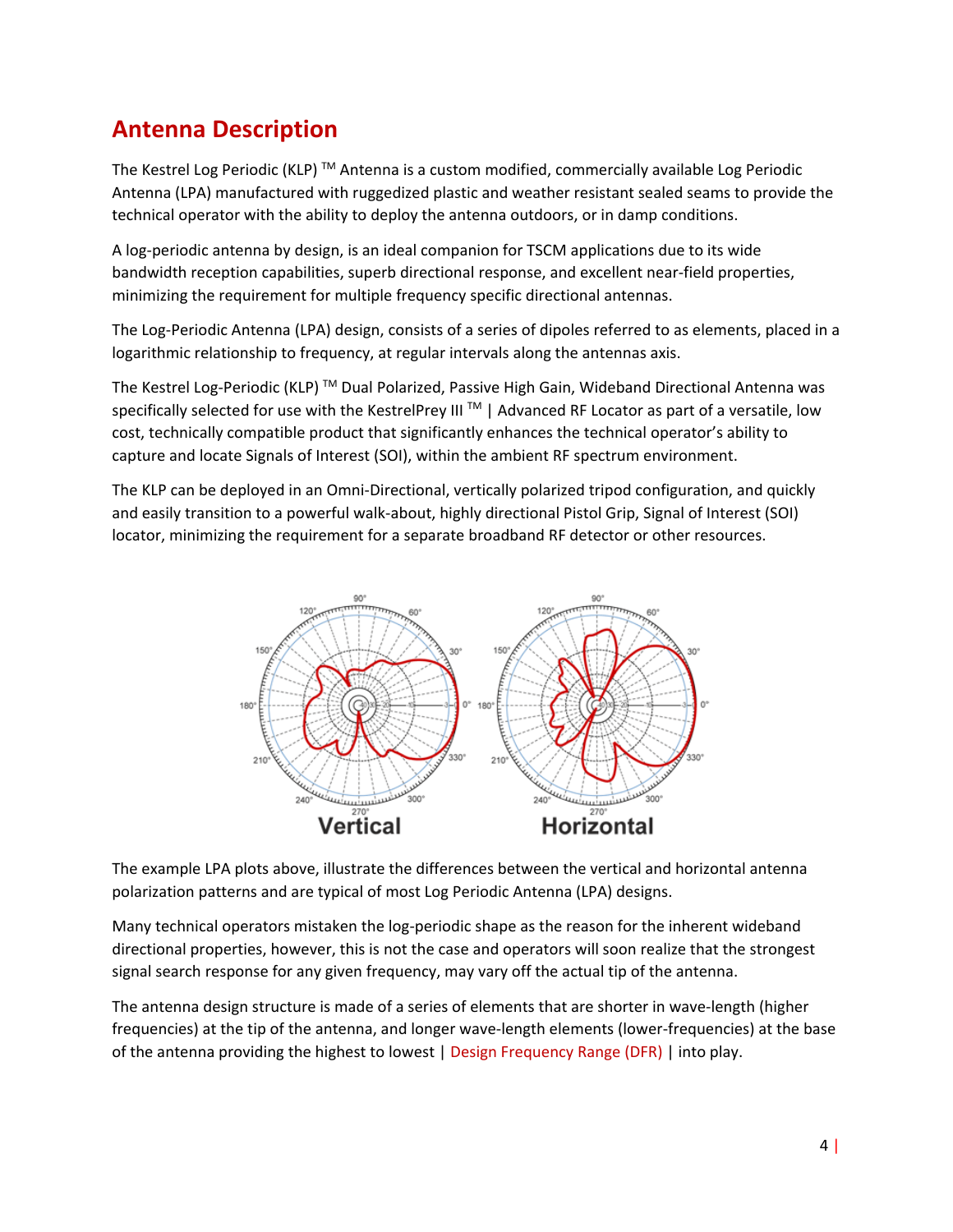The directional properties may vary off to the side of the tip, depending on the actual Signal of Interest (SOI) frequency, of the emitter, and will be effected by propagation factors, and the emitter Vs antenna polarization, as well as, occupancy and structural considerations.

As illustrated below, there is a significant difference between the | Main Lobe | and the | Back Lobe |, of a Log Periodic Antenna (LPA) design, with some gain achieved by the | Side Lobes |.

The front to back ratio of the Kestrel Log Periodic (KLP)  $\text{TM}$  is approximately 19 dB providing excellent directional discrimination between signal emission forward Vs signal emissions received from the opposite direction.



This plot is typical of most Log Periodic Antenna (LPA) designs.

The directional Beam Width of the KLP antenna is approximately 85 degrees when oriented in the vertical position and requires that the technical operator make significant directional shifts when determining direction, based on the Relative Signal Strength Indicator (RSSI).

Once the general direction is established, finer directional movement can be applied to precisely locate the emitter within the target area, or determine whether the Signal of Interest (SOI) is actually outside of the defined target area.

The typical Beam Width and half beam width of a Log Periodic Antenna (LPA) are illustrated below from Null-to-Null indicating a Beam Width of approximately 85 degrees.

The technical operator needs to make conduct a 360-degree evaluation to determine the starting point for the search.

This practice will identify the strongest signal level, based on direction, and the Relative Signal Strength Indicator (RSSI), which will become the starting point in localizing the Signal of Interest (SOI).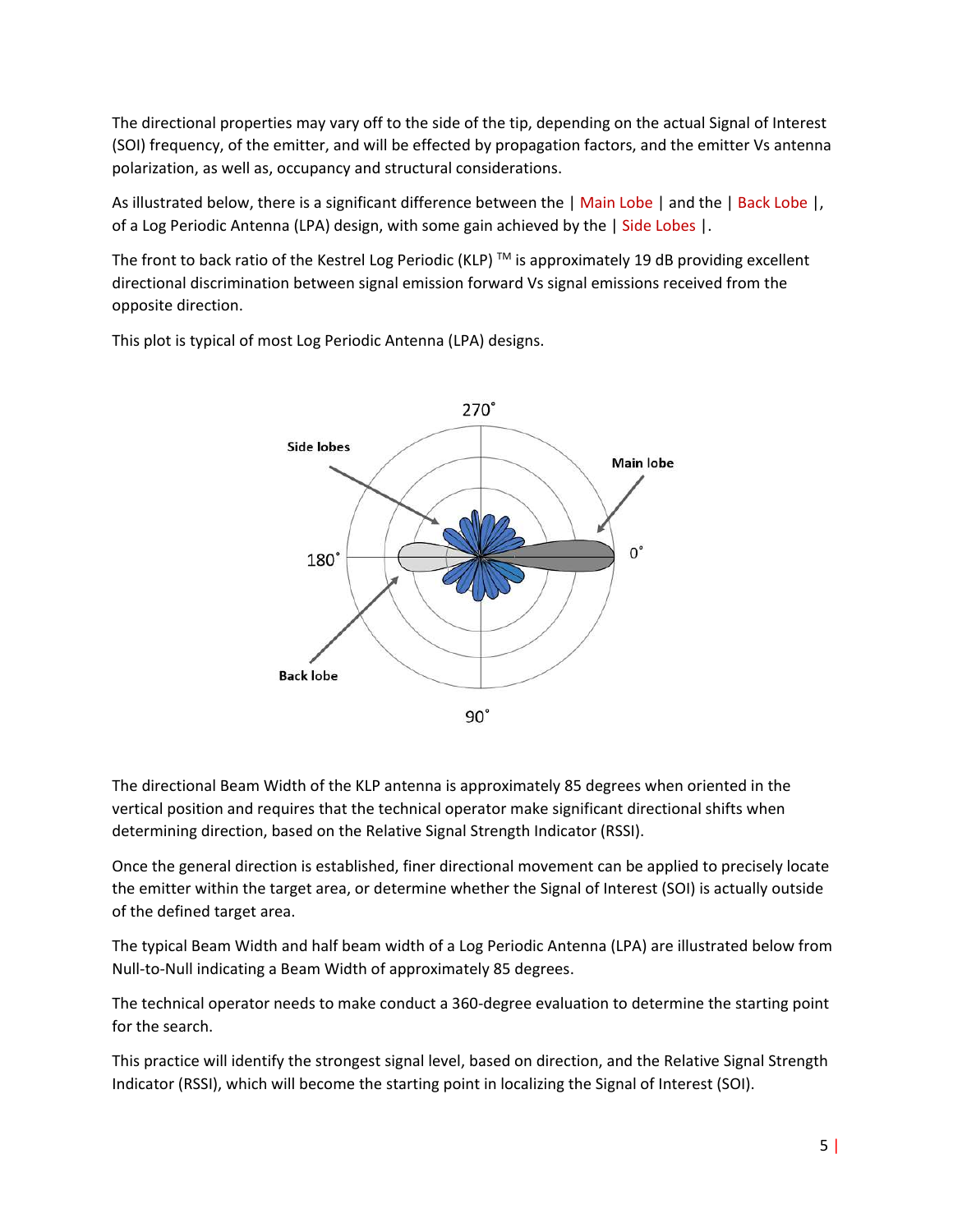Once the initial direction is established, the technical operator must move methodically, to another location and repeat the process to determine the best direction to proceed, narrowing the beam width and monitoring the RSSI.



All elements of a Log-Periodic Antenna (LPA) are considered to be "active" in nature, or electrically connected to the antenna feedline, along with all other elements, with each successive element connected in opposite phase.

If we separate the opposite phases of a typical LPA it would appear as illustrated below.



The | Design Frequency Range (DFR) | and | Near-Field Characteristics (NFC) | are important concepts for TSCM specific applications, and operators need to have working understanding of the differences in DFR and NFC methodology.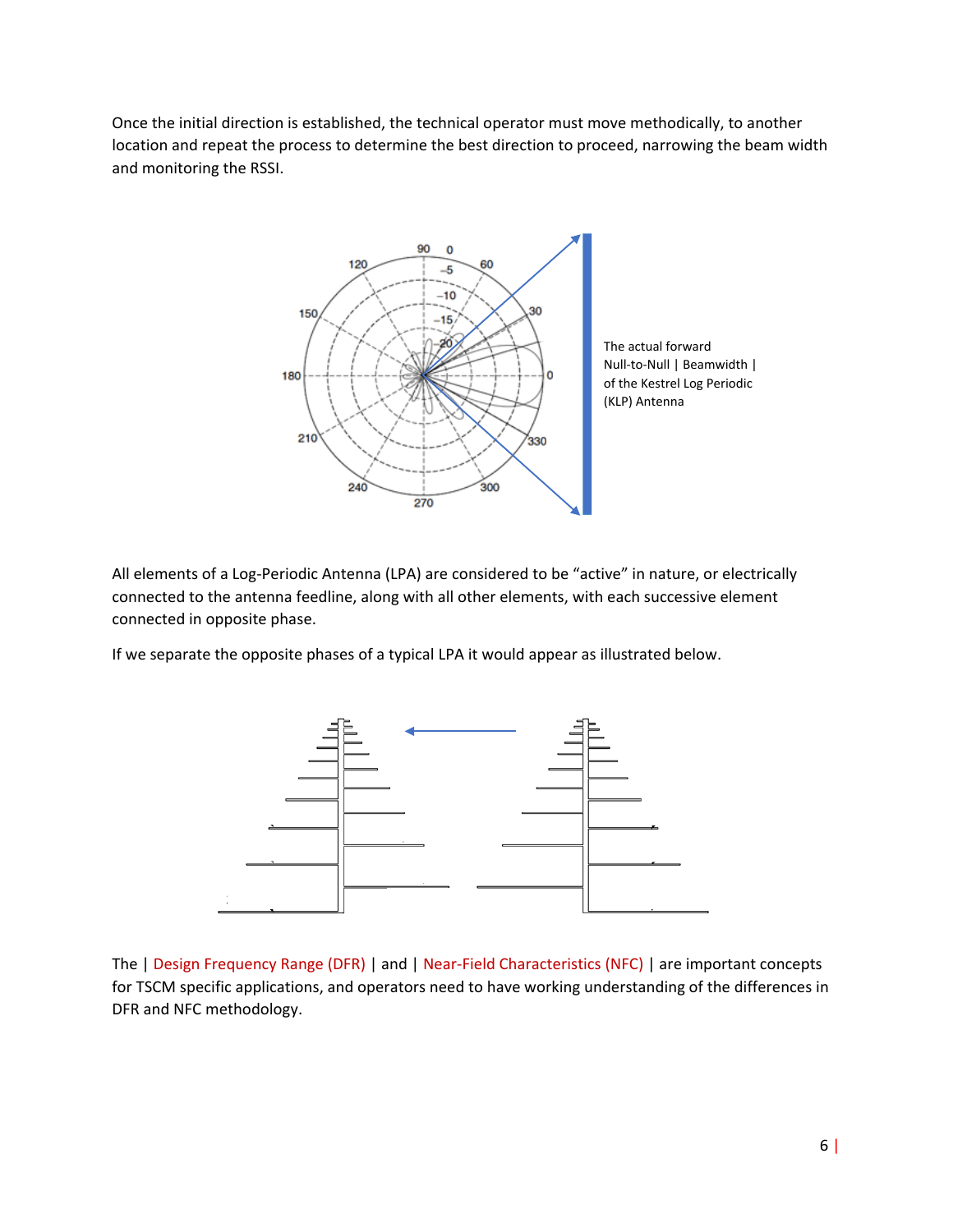The first concept the technical operator must understand, is the virtually all TSCM applications involve | Near-Field Characterization (NFC) |, Signals of Interest (SOI) searches within a defined target area, or facility, with at least a moderate amount of shielding from the outside ambient RF spectrum environment, allowing the operator to realize significant advantage well outside (above and below) the | Design Frequency Range (DFR) |.

Consider an antenna with a DFR of 380 MHz to 6 GHz, that exhibits excellent NFC from below 10 MHz to above 10 GHz, which is typical of, Near-Field (NF) receive only antenna applications such as TSCM.

DFR related factors are more critical when the antenna is utilized for non-TSCM transmit applications.

The Kestrel Log Periodic (KLP)<sup>™</sup> antenna is delivered with a uniquely engineered and proprietary custom manufactured,  $\vert$  Quick Connect Mechanism (QCM)  $\mathbb{M}$   $\vert$  that allows the technical operator to effortlessly align the antenna for both vertical and horizontal polarization.

Polarization is a critical, yet "unknown" factor when deployed in a TSCM specific Radio Direction Finding (RDF) role, as the emitter antenna position and type are unknown to the technical operator, however, with a little effort, the operator can often, through experience determine the likely polarization of the emitter antenna, during the locate.

The | QCM Back Plate | and | QCM Front Plate | are pre-installed on the antenna at the time of delivery, allowing the KLP antenna to be quickly setup and deployed in either an Omni-directional or Directional capacity quickly.

The Kestrel Log Periodic (KLP) <sup>TM</sup> antenna is equipped with a (60 inch | 152.4 cm) quad shielded coaxial cable that is permanently attached to the antenna base and terminated with a strain relief protected, SMA (M) connector.

The | QCM Back Plate | is designed to provide built in strain relief, and secure the RF antenna cable for optimal positioning during use with the KestrelPrey III | Advanced RF Locator running the Kestrel TSCM  $^{\circ}$ Professional Software, or a suitable third-party portable spectrum analyzer.

Our antenna can be utilized on any spectrum analyser of receiver and is not of a proprietary design, offering significant advantage over products that are proprietary in nature.

The | QCM Front Plate | is designed to provide physical mounting support for the included pistol grip and tripod combination, and adds significant versatility for TSCM specific collection assignments, and easily transitions to provide precision Signal of Interest (SOI) emitter locates, utilizing standard RSSI based Radio Direction Finding (RDF) techniques.

Holding the antenna in the left hand (arrows up), and the QCM front plate assembly in the right hand, holding the pistol grip, load the | QCM Front Plate | assembly to mate with the | QCM Back Plate | ensuring the antenna cable moves freely within the | QCM Back Plate | assembly.

There is no real requirement to separate the | QCM Front Plate | assembly, from the | QCM Back Plate | assembly, and only the pistol grip and tripod combination need be removed for storage.

To release the | QCM Front Plate | assembly from the antenna, first ensure that the antenna is in the vertical polarization position, and gently apply back pressure to the | QCM Front Plate | release clip and apply downward pressure to separate the components.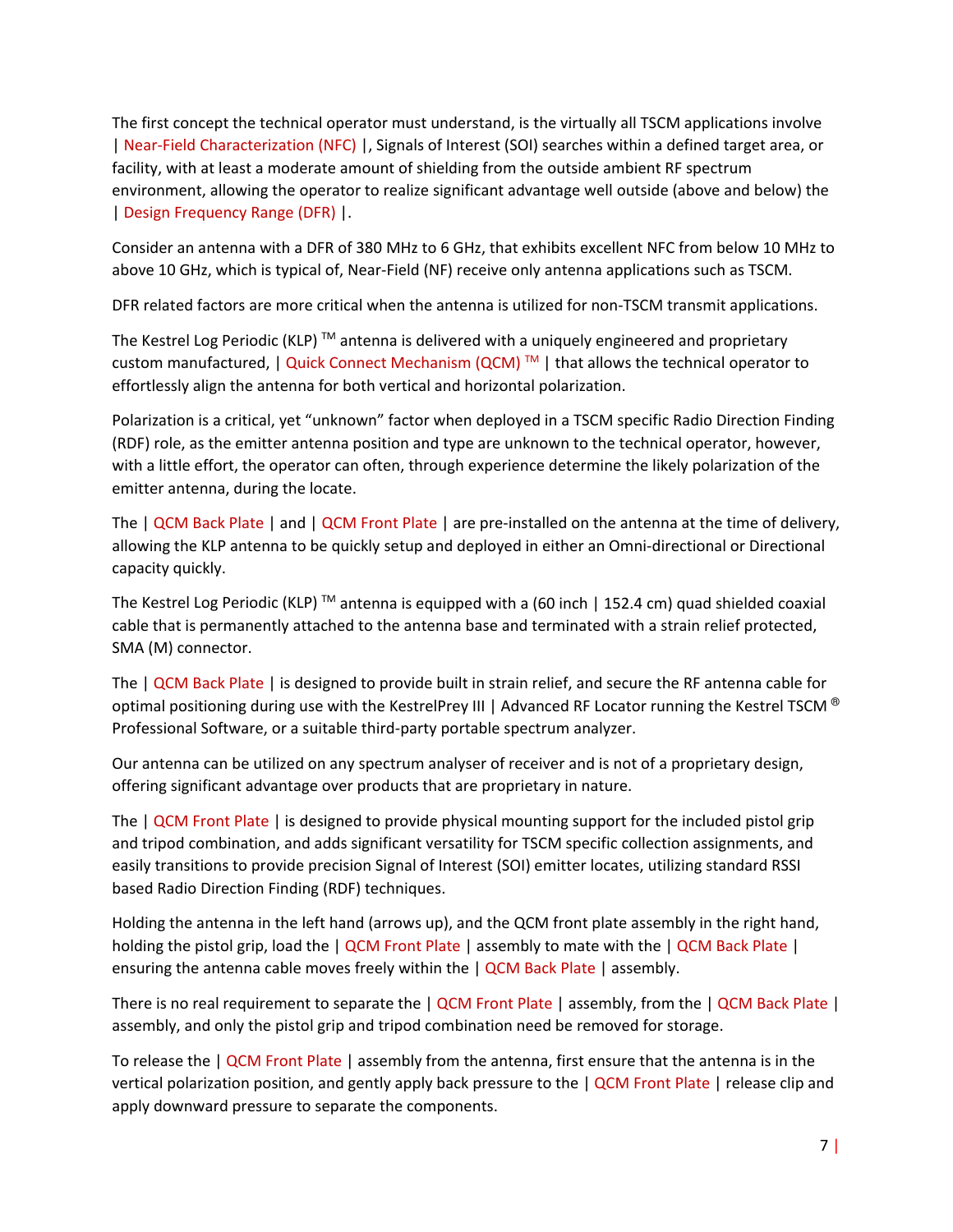The following images illustrate the technical operation of the  $|$  Quick Connect Mechanism (QCM)<sup>TM</sup>  $|$ .



The locking | QCM Front Plate | supports the pistol grip and tripod combination (included), and permits the use of any standard tripod configuration (not included) to be utilized for unique deployment or temporary mounting applications.

Our Technical Research and Standards Group (TRSG)<sup>™</sup> designed and engineered the | Quick Connect Mechanism (QCM) | as a simple, easy to assemble, operate, and deploy resource for a wide range of oftentimes challenging scenarios.

# **Operation | Tripod Mount | Omni-Directional**

The Kestrel Log Periodic (KLP)<sup>TM</sup> antenna provides excellent | Near-Field Characteristics (NFC) | for the TSCM role, when deployed with the antenna orientation upward, mounted on the included, combination pistol grip and tripod.

The actual antenna orientation within the target area must take into consideration to advantage the antenna pattern.

Positioning the antenna to provide the best possible receive only detection pattern is off of the broad sides of the Kestrel Log Periodic (KLP)<sup>™</sup> antenna.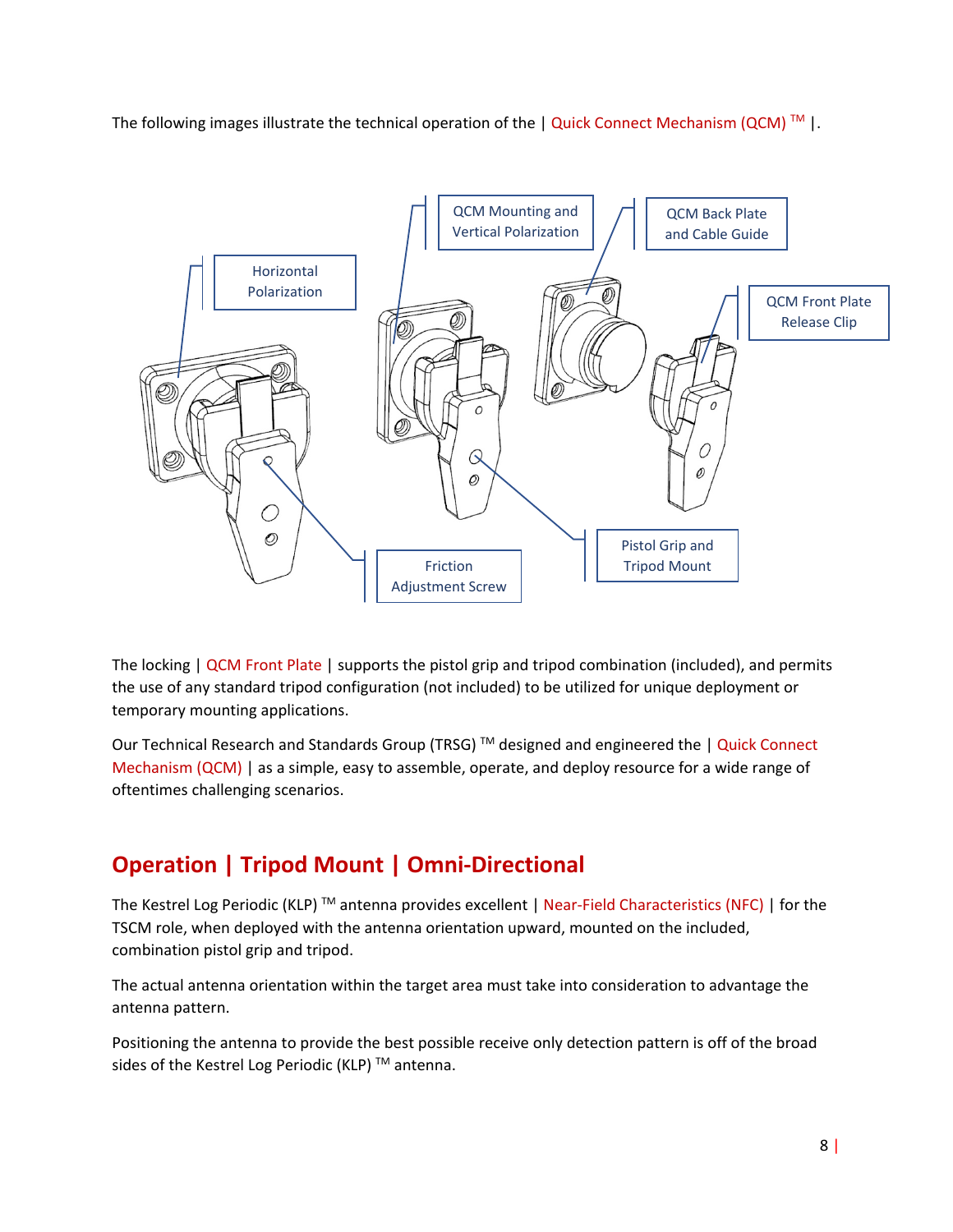The antenna radiation pattern is more of less from edge to edge with a Null along both of the edges of the antenna and an Omni-directional pattern.



The polarization can be adjusted up to 90-degrees depending on the target area orientation with reference to the antenna Null regions, off each narrow edge of the antenna.

This is easily accomplished utilizing the included tripod, by unfolding the combination pistol grip and tripod support legs and standing the KLP on a desktop surface or on the floor within the defined target area.

If the cable is not long enough to reach the receiver or spectrum analyzer, the technical operator can connect the RF extension cable, using the SMA (F) to SMA (F) RF adapter, also included as part of the Kestrel Log Periodic (KLP)<sup>™</sup> antenna kit.

The tripod head angle, can also be adjusted, providing a measure of directional capability, or to alter the Null region, as a function of the combination pistol grip and tripod.

The Kestrel Log Periodic (KLP)<sup>™</sup> antenna should be oriented pointing straight up, vertically on the tripod as a normal practice.

The alter or return the orientation of the antenna for this purpose, there is a locking ratchet capability located on the combination pistol grip and tripod, as well as a release button located on the side of the tripod.

The technical operator will find the antenna extremely easy to deploy in any required configuration during deployment.

Understanding the characteristics of the antenna can be easily accomplished during field deployment in real-world scenarios, with a little practice on target area signals and those from outside the facility.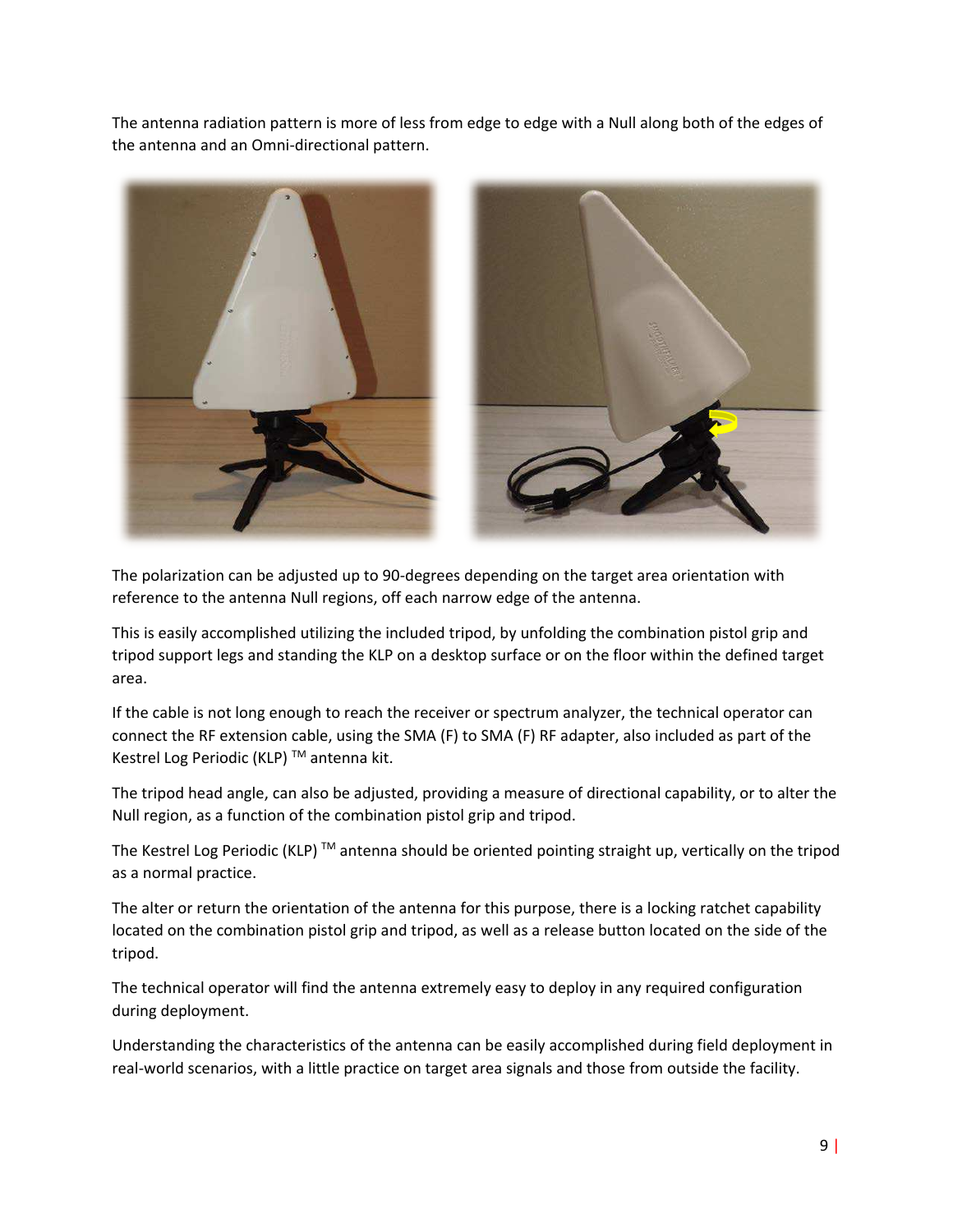# **Operation | Pistol Grip | Directional | Horizontal Polarization**

Horizontal Polarization is achieved by rotating the antenna 90-degrees (counter clockwise) from the Vertical to the Horizontal polarization position.



The simplicity of the KLP design, makes changing the polarization from vertical to horizontal and back to vertical an easy task, during on-the-fly walk-about emitter locates.

From the Horizontal position the antenna can be rotated 90-degrees (clockwise) back to the Vertical position, if required.



The  $|$  Quick Connect Mechanism (QCM)<sup>TM</sup> | is a 90-degree rotatable friction assembly, manufactured with a strong durable material that is light weight, reduces fatigue during deployment, and the compact nature of the Kestrel Log Periodic (KLP)<sup>™</sup> antenna kit, is ideal for travel.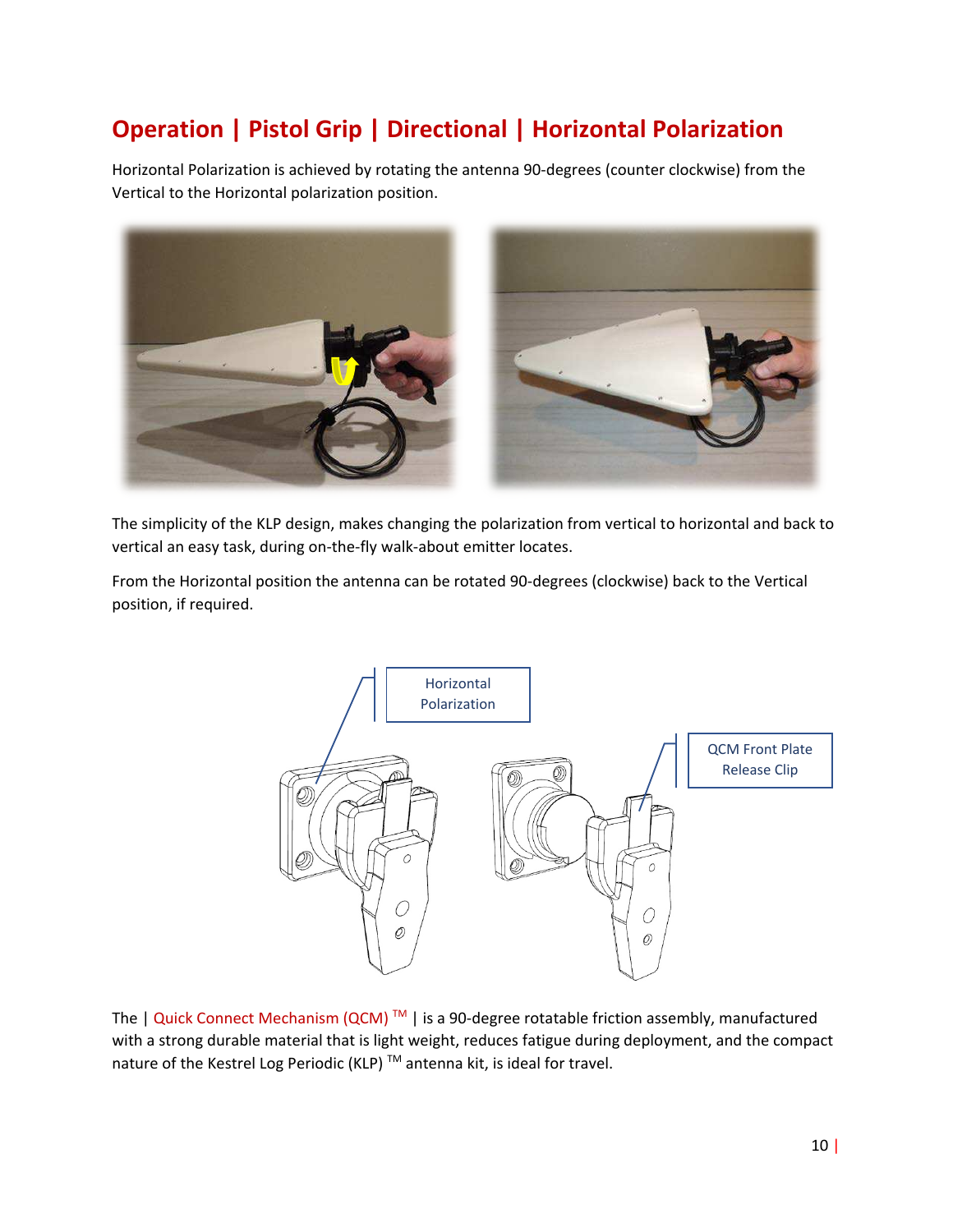# **Operation | Pistol Grip | Directional | Vertical Polarization**

By default, upon assembly, the KLP antenna will be oriented in a vertical polarization position, and provides a light weight, stable, and well balanced directional, wide band receive antenna with excellent isotropic gain characteristics.



The combination pistol grip and tripod allow the technical operator to utilize the antenna in an Omni-Directional, stationary signal search and collection capacity, and immediately transition to a walk-about Direction Finding role, when the antenna is connected to the KestrelPrey III<sup>™</sup> | Advanced RF Locator, or another portable tablet or laptop computer.